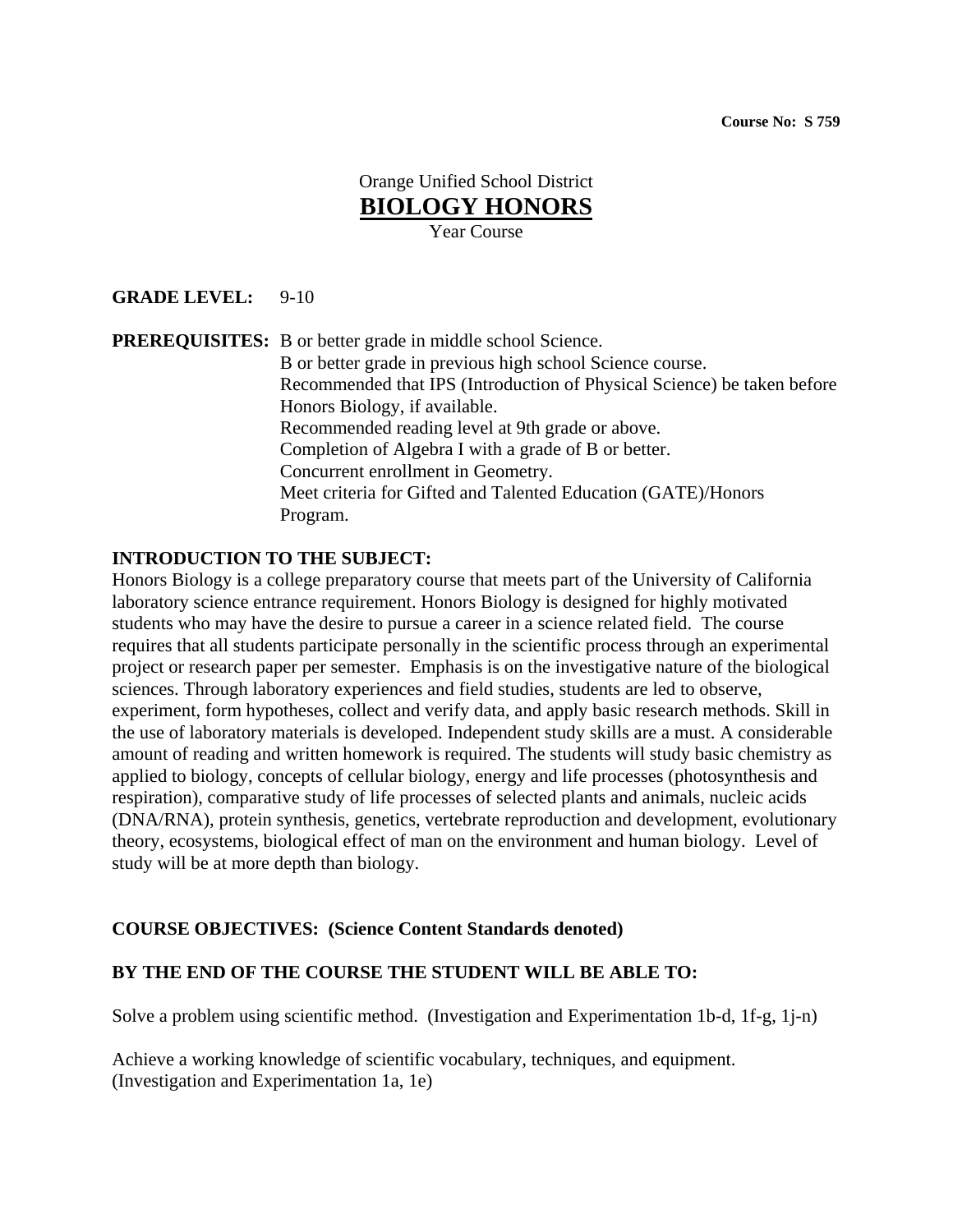Honors Biology Page 2 Develop an understanding of cells as a unit of structure, function, and organization in living things. (Cell Biology 1a-j)

Describe evolutionary principles as a basis for biological science. (Evolution 7a-f, 8a-g)

Describe the major chemical reactions that occur in living things. (Cell Biology 1b, 1f-h; Genetics 4e-f)

Describe how systems in living things function to maintain homeostasis. (Physiology 9a-i, 10a-f)

Describe the factors that are influential in maintaining and changing ecosystems. (Ecology 6a-g)

Develop an understanding of the laws of heredity and their application to genetics and evolution. (Genetics 2-5; Evolution 7a-c)

# **COURSE OVERVIEW AND APPROXIMATE UNIT TIME ALLOTMENTS:**

| <b>FIRST SEMESTER</b> |                         |                                                | <b>WEEKS</b> |
|-----------------------|-------------------------|------------------------------------------------|--------------|
| I.                    | Introduction to Biology |                                                | 2            |
|                       | A.                      | Scientific method                              |              |
|                       | <b>B.</b>               | Problem solving                                |              |
|                       | C.                      | Lab safety                                     |              |
|                       | D.                      | Characteristic of living things                |              |
| Π.                    | Chemistry               |                                                | 3            |
|                       | A.                      | Basic atomic structure                         |              |
|                       | <b>B.</b>               | Chemical bonding                               |              |
|                       | C.                      | Chemical equations                             |              |
|                       | D.                      | Biochemistry                                   |              |
| Ш.                    | Cell Biology            |                                                | 3            |
|                       | А.                      | Cell and organelle structure and function      |              |
|                       | Β.                      | Cell theory                                    |              |
|                       | $\mathbf{C}$ .          | Membrane structure and function                |              |
|                       | D.                      | Cell specialization and levels of organization |              |
|                       | Е.                      | Comparison of prokaryote/eukaryote             |              |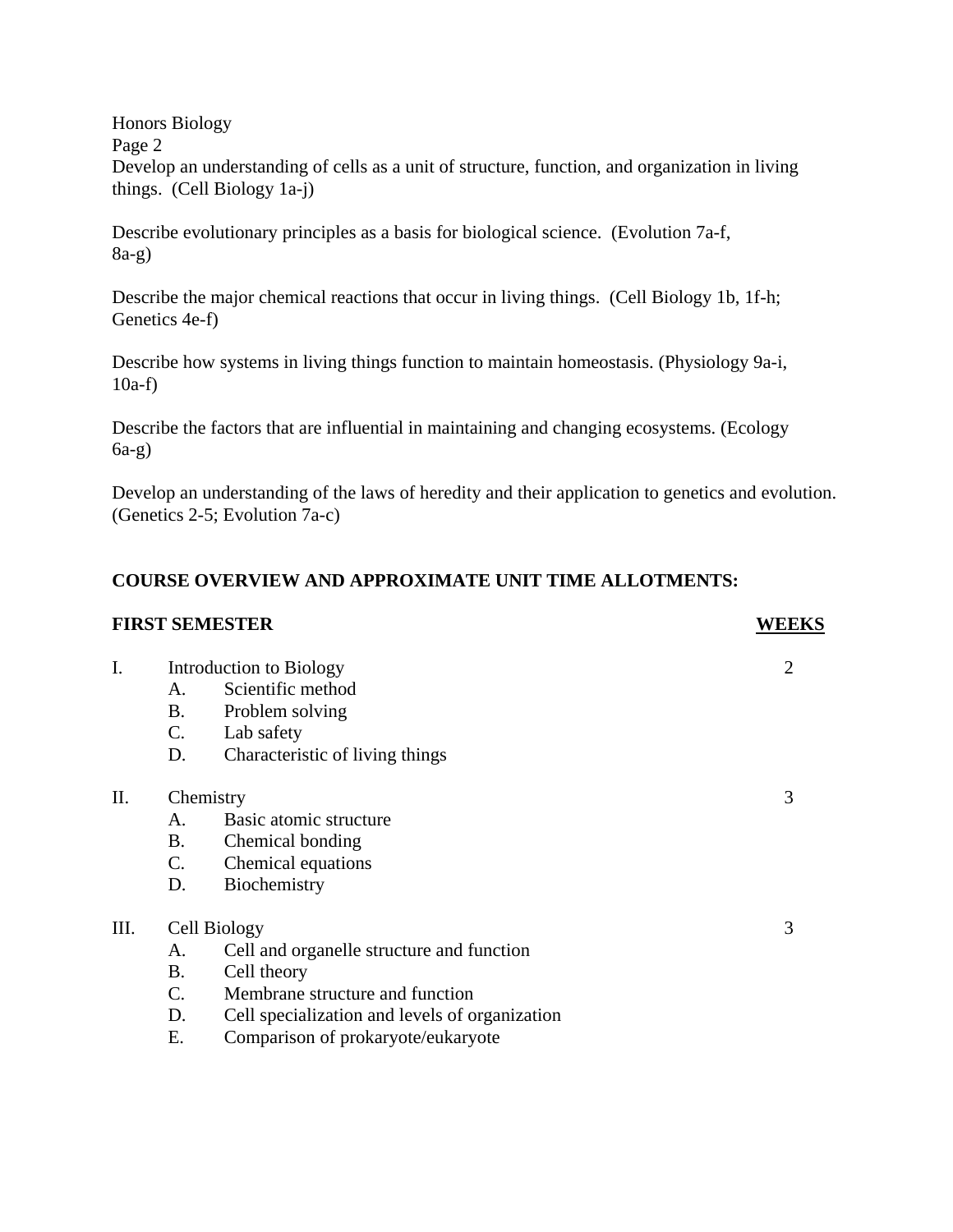Honors Biology Page 3

|      |                                                                      | <b>WEEKS</b>   |
|------|----------------------------------------------------------------------|----------------|
| IV.  | <b>Energy Relationships</b>                                          | 3              |
|      | Energy flow<br>A.                                                    |                |
|      | Photosynthesis/Cellular Respiration/Fermentation<br><b>B.</b>        |                |
| V.   | Nucleic Acid                                                         | $\overline{2}$ |
|      | DNA/RNA structure and function<br>A.                                 |                |
|      | <b>B.</b><br>Protein synthesis                                       |                |
|      | C.<br>Gene regulation                                                |                |
| VI.  | Cell Cycle and Differentiation                                       | $\overline{2}$ |
|      | Mitosis<br>A.                                                        |                |
|      | $G_1$ , S, $G_2$ Phases<br><b>B.</b>                                 |                |
|      | C.<br>Cytokinesis                                                    |                |
|      | D.<br>Compare and contrast plant and animal cell cycles              |                |
|      | Asexual mechanism of reproduction<br>Ε.                              |                |
| VII. | <b>Sexual Reproduction and Genetics</b>                              | 3              |
|      | Meiosis/Oogenesis/Spermatogenesis<br>A.                              |                |
|      | Mendelian/Non-Mendelian monohybrid and dihybrid crosses<br><b>B.</b> |                |
|      | C.<br>Recombinant DNA technologies                                   |                |
|      | <b>SECOND SEMESTER</b>                                               |                |
| I.   | Evolution                                                            | $\overline{2}$ |
|      | Development of evolutionary theory<br>A.                             |                |
|      | <b>B.</b><br>Evidence and fossil record                              |                |
|      | C.<br>Speciation                                                     |                |
|      | Population genetics<br>D.                                            |                |
| Η.   | Ecology                                                              | 3              |
|      | A.<br>Biospheres/Ecosystems                                          |                |
|      | <b>B.</b><br>Populations                                             |                |
|      | Cycles<br>C.                                                         |                |
| III. | Kingdom Survey with Life Cycles and Classification                   | 4              |
|      | Modern taxonomy<br>A.                                                |                |
|      | Dichotomous key<br><b>B.</b>                                         |                |
|      | C.<br>Virus                                                          |                |
|      | Monera kingdom<br>D.                                                 |                |

E.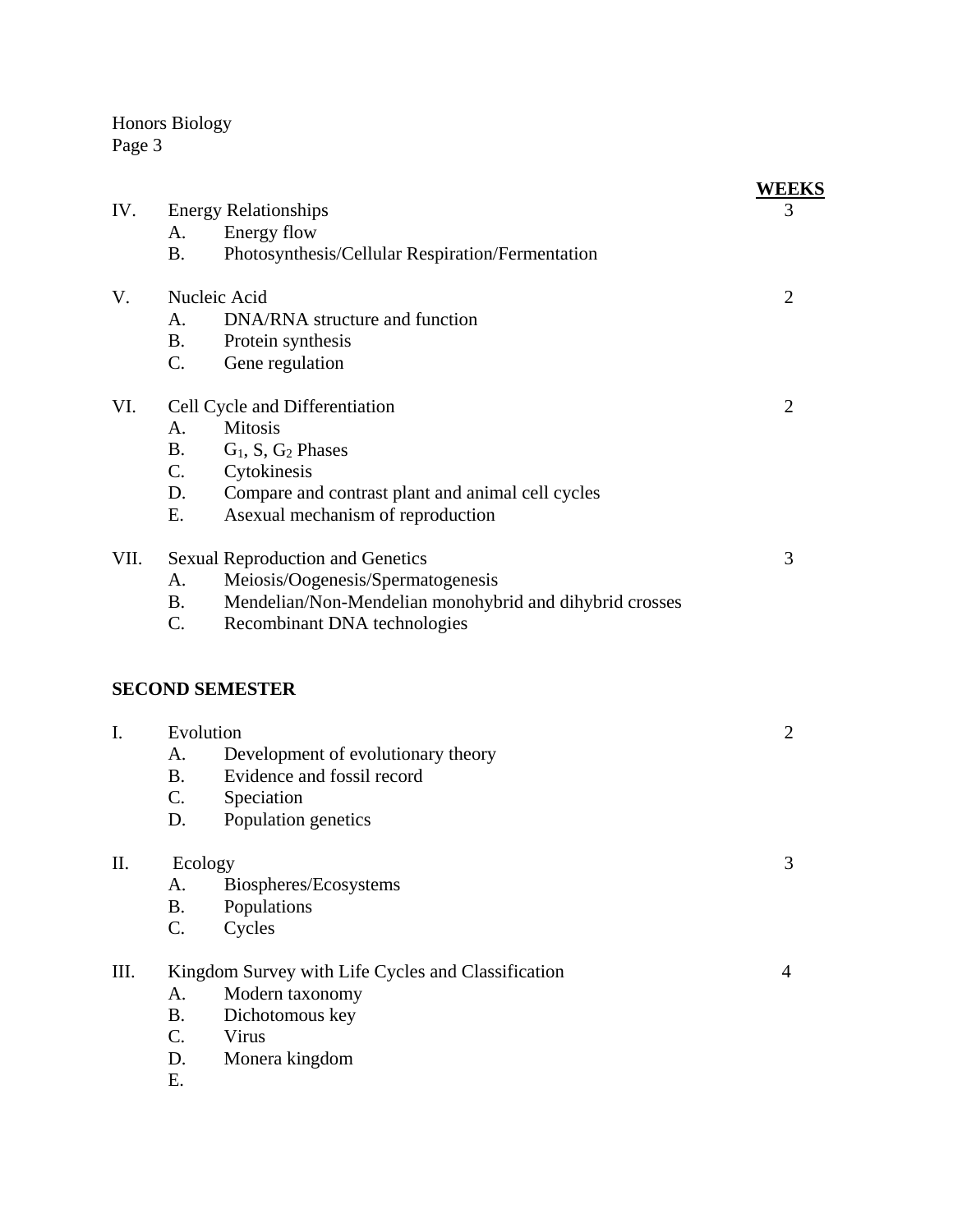|           |                             |                                                                                                               |                     | <b>WEEKS</b>   |
|-----------|-----------------------------|---------------------------------------------------------------------------------------------------------------|---------------------|----------------|
|           | Ε.                          | Protist kingdom                                                                                               |                     |                |
|           | F.                          | Fungi kingdom                                                                                                 |                     |                |
|           | G.                          | Plant kingdom                                                                                                 |                     |                |
|           | H.                          | Animal kingdom                                                                                                |                     |                |
| IV.       | Seed Plant System           |                                                                                                               |                     | $\overline{2}$ |
|           | A.                          | Gymnosperm                                                                                                    |                     |                |
|           | <b>B.</b>                   | Angiosperm                                                                                                    |                     |                |
| V.        | <b>Animal Systems</b>       |                                                                                                               |                     | 3              |
|           | A.                          | Invertebrates                                                                                                 |                     |                |
|           | <b>B.</b>                   | Vertebrates                                                                                                   |                     |                |
| VI.       | <b>Human Physiology</b>     |                                                                                                               |                     | $4 - 5$        |
|           | A.                          | Nervous/Endocrine                                                                                             |                     |                |
|           | <b>B.</b>                   | Skeletal/Muscular                                                                                             |                     |                |
|           | C.                          | Circulatory/Respiratory/Immunology                                                                            |                     |                |
|           | D.                          | Digestive/Excretory                                                                                           |                     |                |
|           | Ε.                          | Reproduction/Development                                                                                      |                     |                |
|           |                             |                                                                                                               | <b>Total Weeks:</b> | 37             |
|           |                             | Reference to <i>Modern Biology</i> (2003)                                                                     |                     |                |
| I.        |                             | Introduction to Biology                                                                                       | Chapter 1           |                |
| П.        | Chemistry                   |                                                                                                               | Chapters 2-3        |                |
| III.      | <b>Cell Biology</b>         |                                                                                                               | Chapters 4-5        |                |
| IV.       | <b>Energy Relationships</b> |                                                                                                               | Chapters 6-7        |                |
| V.        |                             | Nucleic Acid                                                                                                  | Chapters 10, 11, 13 |                |
| <b>TT</b> |                             | $C_{\alpha}11C_{\alpha\alpha}1_{\alpha\alpha\alpha}1D_{\alpha}^{*}f_{\alpha\alpha\alpha}1_{\alpha}1_{\alpha}$ | $Ch$ and $\Omega$   |                |

- VI. Cell Cycle and Differentiation Chapter 8<br>
VII. Sexual Reproduction and Genetics Chapters 9
- Sexual Reproduction and Genetics Chapters 9, 12<br>Evolution Chapters 14-16
- VIII. Evolution
- 
- IX. Ecology Chapter 19-22<br>
X. Kingdom Survey with Life Cycles & Classification Chapters 18, 24-28, 30, 34 X. Kingdom Survey with Life Cycles & Classification XI. Seed Plant System
- XI. Seed Plant System Chapters 29, 31-33
- XII. Animal Systems Chapters 35-45
- XIII. Human Physiology Chapters 46-52

| DATE OF CONTENT REVISION: | March 2003     |
|---------------------------|----------------|
| DATE OF BOARD APPROVAL:   | April 24, 2003 |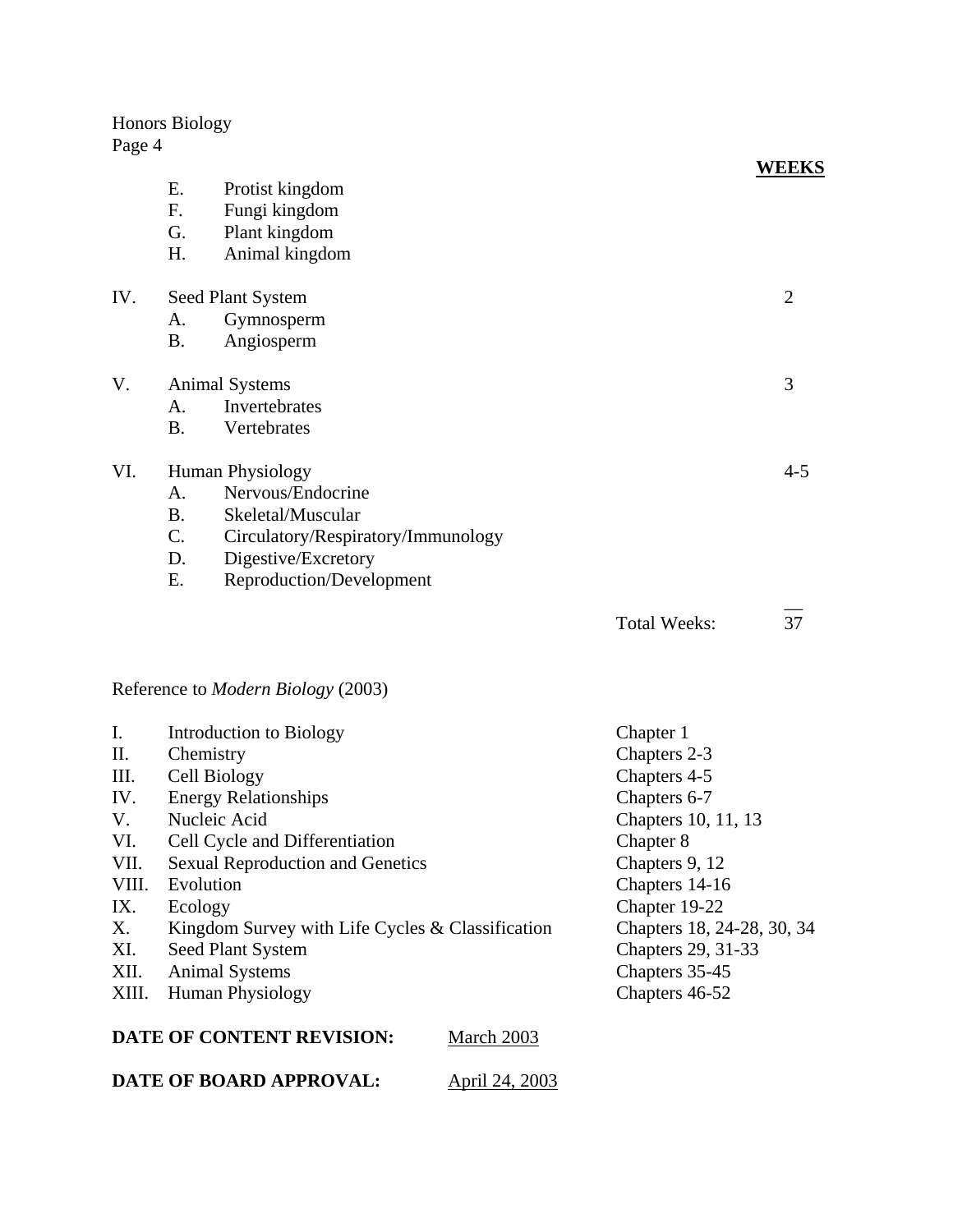Honors Biology Page 5

#### **Addendum**

# **THE CALIFORNIA CONTENT STANDARDS BIOLOGY/LIFE SCIENCES INVESTIGATION AND EXPERIMENTATION GRADES 9-12**

#### **BIOLOGY/LIFE SCIENCES**

#### **Cell Biology**

- 1. The fundamental life processes of plants and animals depend on a variety of chemical reactions that occur in specialized areas of the organism's cells. As a basis for understanding this concept:
	- a. *Students know* cells are enclosed within semipermeable membranes that regulate their interaction with their surroundings.
	- b. *Students know* enzymes are proteins that catalyze biochemical reactions without altering the reaction equilibrium, and the activities of enzymes depend on the temperature, ionic conditions, and the pH of the surroundings.
	- c. *Students know* how prokaryotic cells, eukaryotic cells (including those from plants and animals), and viruses differ in complexity and general structure.
	- d. *Students know* the central dogma of molecular biology outlines the flow of information from transcription of ribonucleic acid (RNA) in the nucleus to translation of proteins on ribosomes in the cytoplasm.
	- e. *Students know* the role of the endoplasmic reticulum and Golgi apparatus in the secretion of proteins.
	- f. *Students know* usable energy is captured from sunlight by chloroplasts and is stored through the synthesis of sugar from carbon dioxide.
	- g. *Students know* the role of the mitochondria in making stored chemical-bond energy available to cells by completing the breakdown of glucose to carbon dioxide.
	- h. *Students know* most macromolecules (polysaccharides, nucleic acids, proteins, lipids) in cells and organisms are synthesized from a small collection of simple precursors.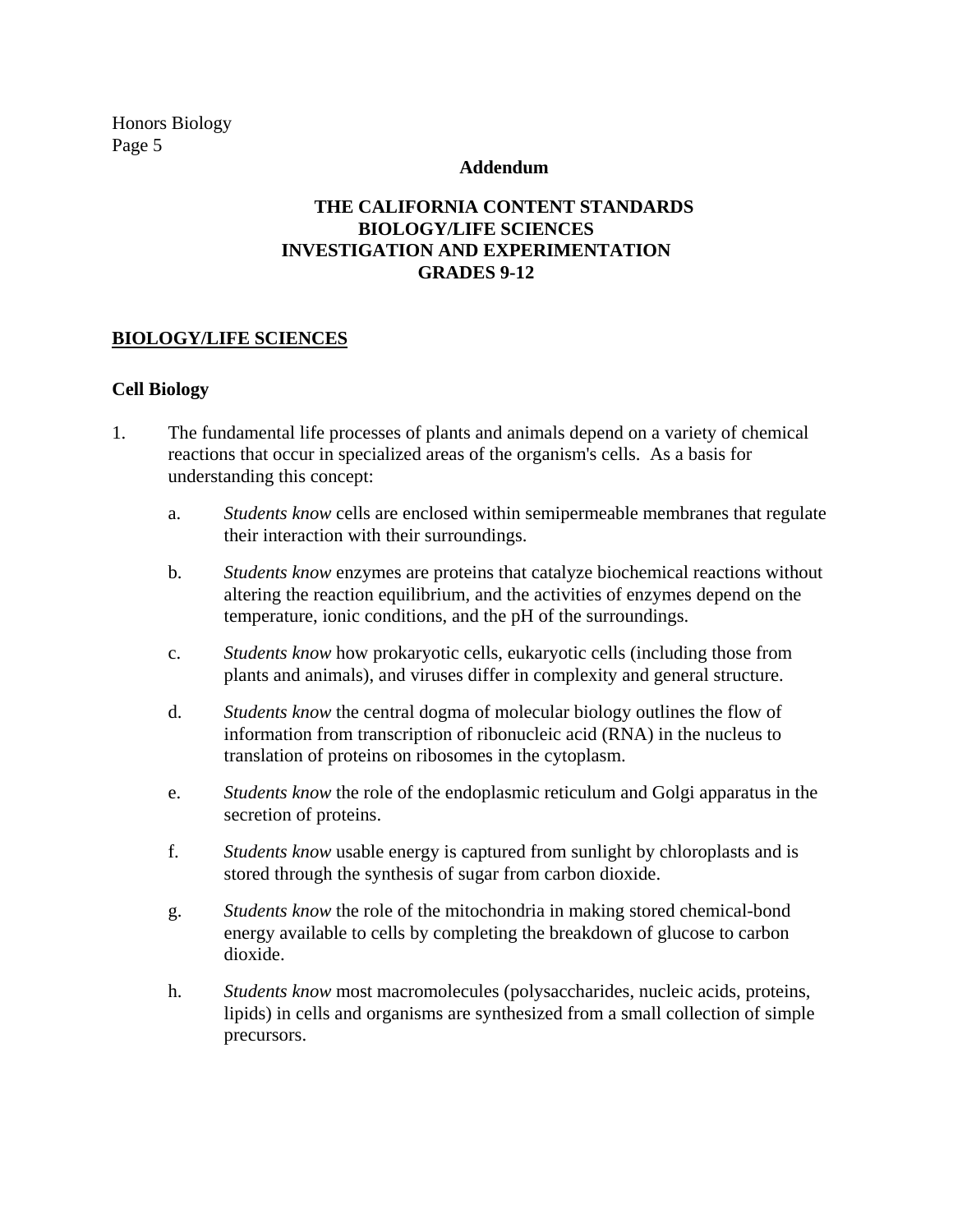Page 6

- i.\* *Students know* how chemiosmotic gradients in the mitochondria and chloroplast store energy for ATP production.
- j\* *Students know* how eukaryotic cells are given shape and internal organization by a cytoskeleton or cell wall or both.

## **Genetics**

- 2. Mutation and sexual reproduction lead to genetic variation in a population. As a basis for understanding this concept:
	- a. *Students know* meiosis is an early step in sexual reproduction in which the pairs of chromosomes separate and segregate randomly during cell division to produce gametes containing one chromosome of each type.
	- b. *Students know* only certain cells in a multicellular organism undergo meiosis.
	- c. *Students know* how random chromosome segregation explains the probability that a particular allele will be in a gamete.
	- d. *Students know* new combinations of alleles may be generated in a zygote through the fusion of male and female gametes (fertilization).
	- e. *Students know* why approximately half of an individual's DNA sequence comes from each parent.
	- f. *Students know* the role of chromosomes in determining an individual's sex.
	- g. *Students know* how to predict possible combinations of alleles in a zygote from the genetic makeup of the parents.
- 3. A multicellular organism develops from a single zygote, and its phenotype depends on its genotype, which is established at fertilization. As a basis for understanding this concept:
	- a. *Students know* how to predict the probable outcome of phenotypes in a genetic cross from the genotypes of the parents and mode of inheritance (autosomal or Xlinked, dominant or recessive).
	- b. *Students know* the genetic basis for Mendel's laws of segregation and independent assortment.
	- c.\* *Students know* how to predict the probable mode of inheritance from a pedigree diagram showing phenotypes.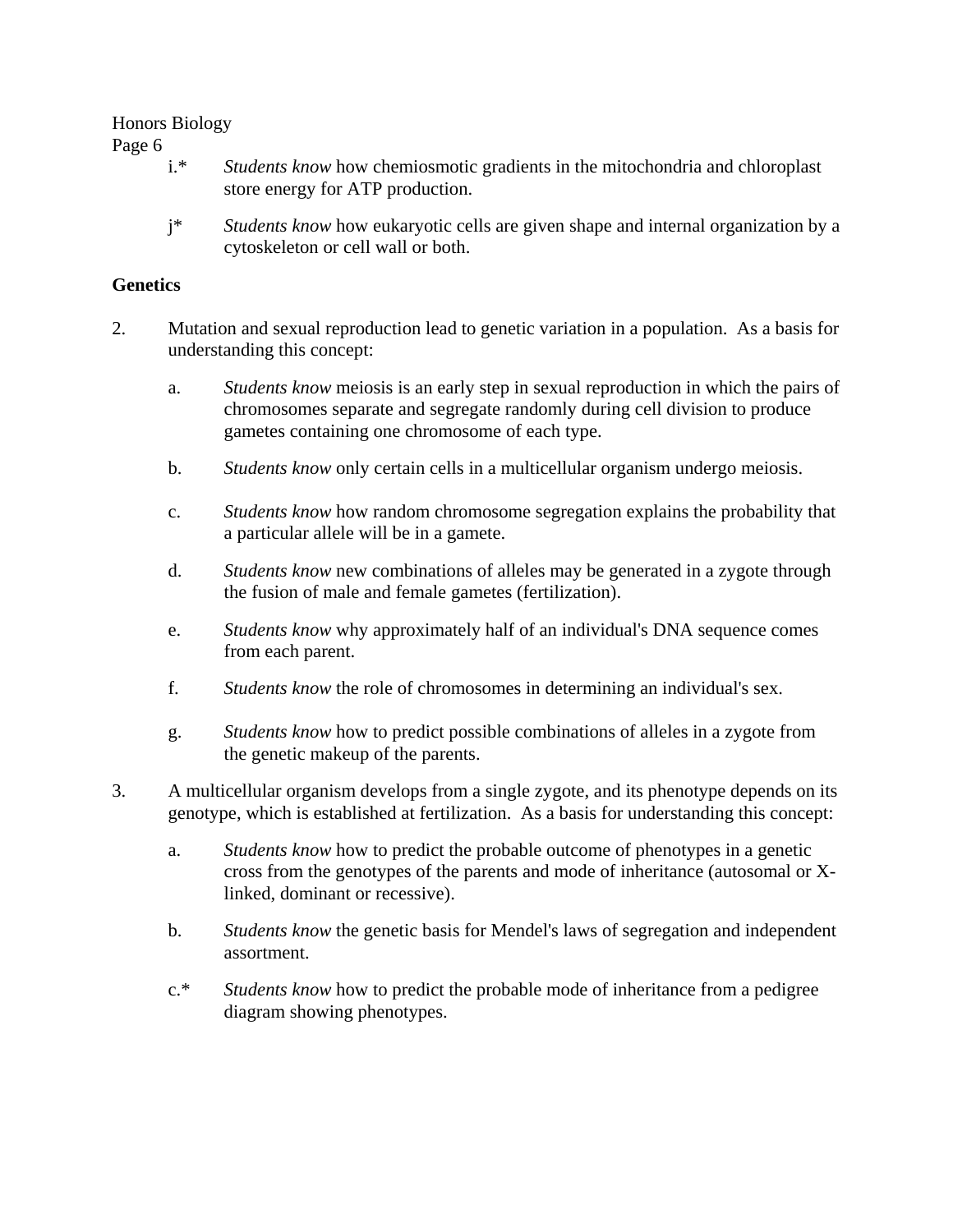- d.\* *Students know* how to use data on frequency of recombination at meiosis to estimate genetic distances between loci and to interpret genetic maps of chromosomes.
- 4. Genes are a set of instructions encoded in the DNA sequence of each organism that specify the sequence of amino acids in proteins characteristic of that organism. As a basis for understanding this concept:
	- a. *Students know* the general pathway by which ribosomes synthesize proteins, using tRNAs to translate genetic information in mRNA.
	- b. *Students know* how to apply the genetic coding rules to predict the sequence of amino acids from a sequence of codons in RNA.
	- c. *Students know* how mutations in the DNA sequence of a gene may or may not affect the expression of the gene or the sequence of amino acids in an encoded protein.
	- d. *Students know* specialization of cells in multicellular organisms is usually due to different patterns of gene expression rather than to differences of the genes themselves.
	- e. *Students know* proteins can differ from one another in the number and sequence of amino acids.
	- f.\* *Students know* why proteins having different amino acid sequences typically have different shapes and chemical properties.
- 5. The genetic composition of cells can be altered by incorporation of exogenous DNA into the cells. As a basis for understanding this concept:
	- a. *Students know* the general structures and functions of DNA, RNA, and protein.
	- b. *Students know* how to apply base-pairing rules to explain precise copying of DNA during semiconservative replication and transcription of information from DNA into mRNA.
	- c. *Students know* how genetic engineering (biotechnology) is used to produce novel biomedical and agricultural products.
	- d.\* *Students know* how basic DNA technology (restriction digestion by endonucleases, gel electrophoresis, ligation, and transformation) is used to construct recombinant DNA molecules.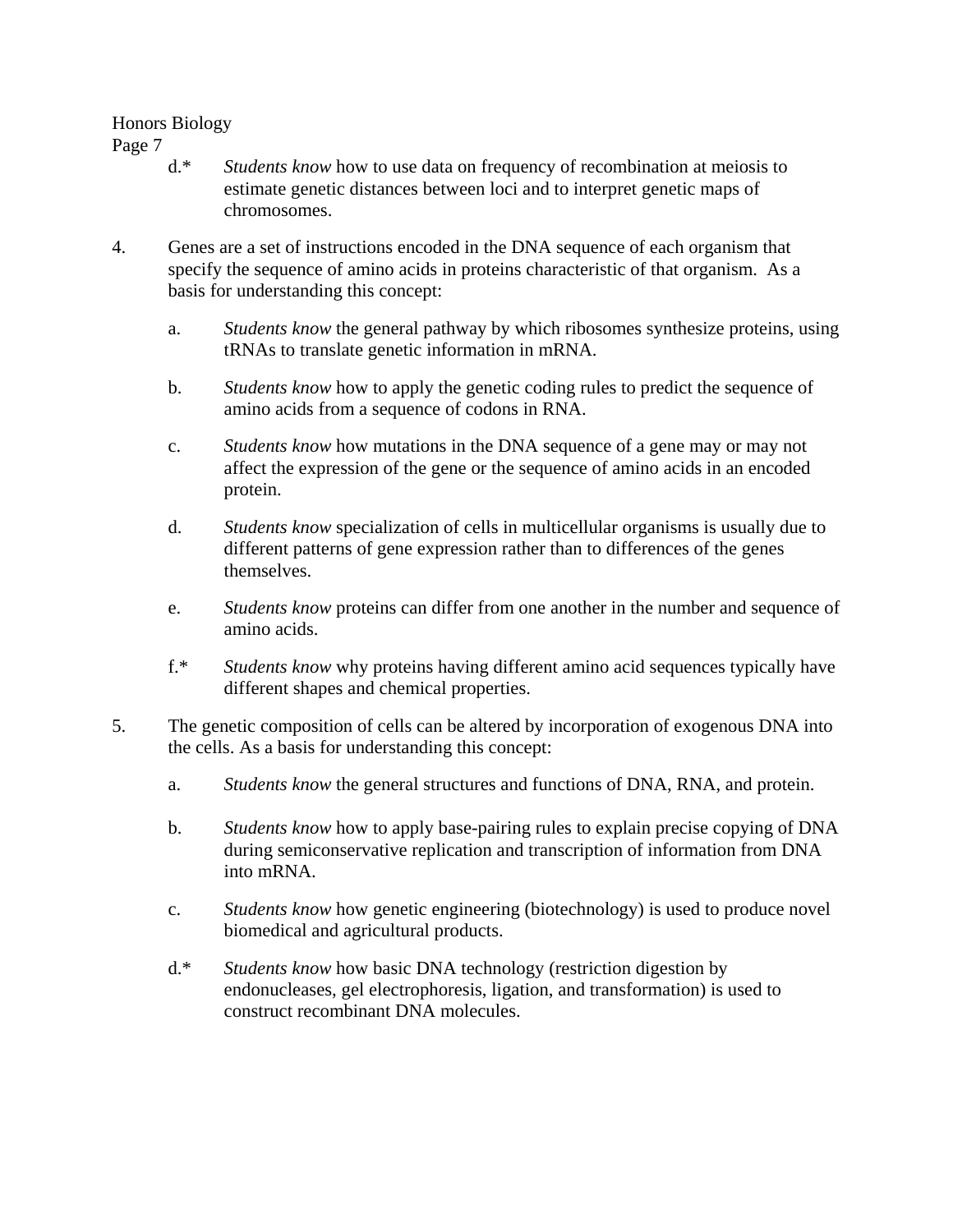- Page 8
	- e.\* *Students know* how exogenous DNA can be inserted into bacterial cells to alter their genetic makeup and support expression of new protein products.

## **Ecology**

- 6. Stability in an ecosystem is a balance between competing effects. As a basis for understanding this concept:
	- a. *Students know* biodiversity is the sum total of different kinds of organisms and is affected by alterations of habitats.
	- b. *Students know* how to analyze changes in an ecosystem resulting from changes in climate, human activity, introduction of nonnative species, or changes in population size.
	- c. *Students know* how fluctuations in population size in an ecosystem are determined by the relative rates of birth, immigration, emigration, and death.
	- d. *Students know* how water, carbon, and nitrogen cycle between abiotic resources and organic matter in the ecosystem and how oxygen cycles through photosynthesis and respiration.
	- e. *Students know* a vital part of an ecosystem is the stability of its producers and decomposers.
	- f. *Students know* at each link in a food web some energy is stored in newly made structures but much energy is dissipated into the environment as heat. This dissipation may be represented in an energy pyramid.
	- g.\* *Students know* how to distinguish between the accommodation of an individual organism to its environment and the gradual adaptation of a lineage of organisms through genetic change.

#### **Evolution**

- 7. The frequency of an allele in a gene pool of a population depends on many factors and may be stable or unstable over time. As a basis for understanding this concept:
	- a. *Students know* why natural selection acts on the phenotype rather than the genotype of an organism.
	- b. *Students know* why alleles that are lethal in a homozygous individual may be carried in a heterozygote and thus maintained in a gene pool.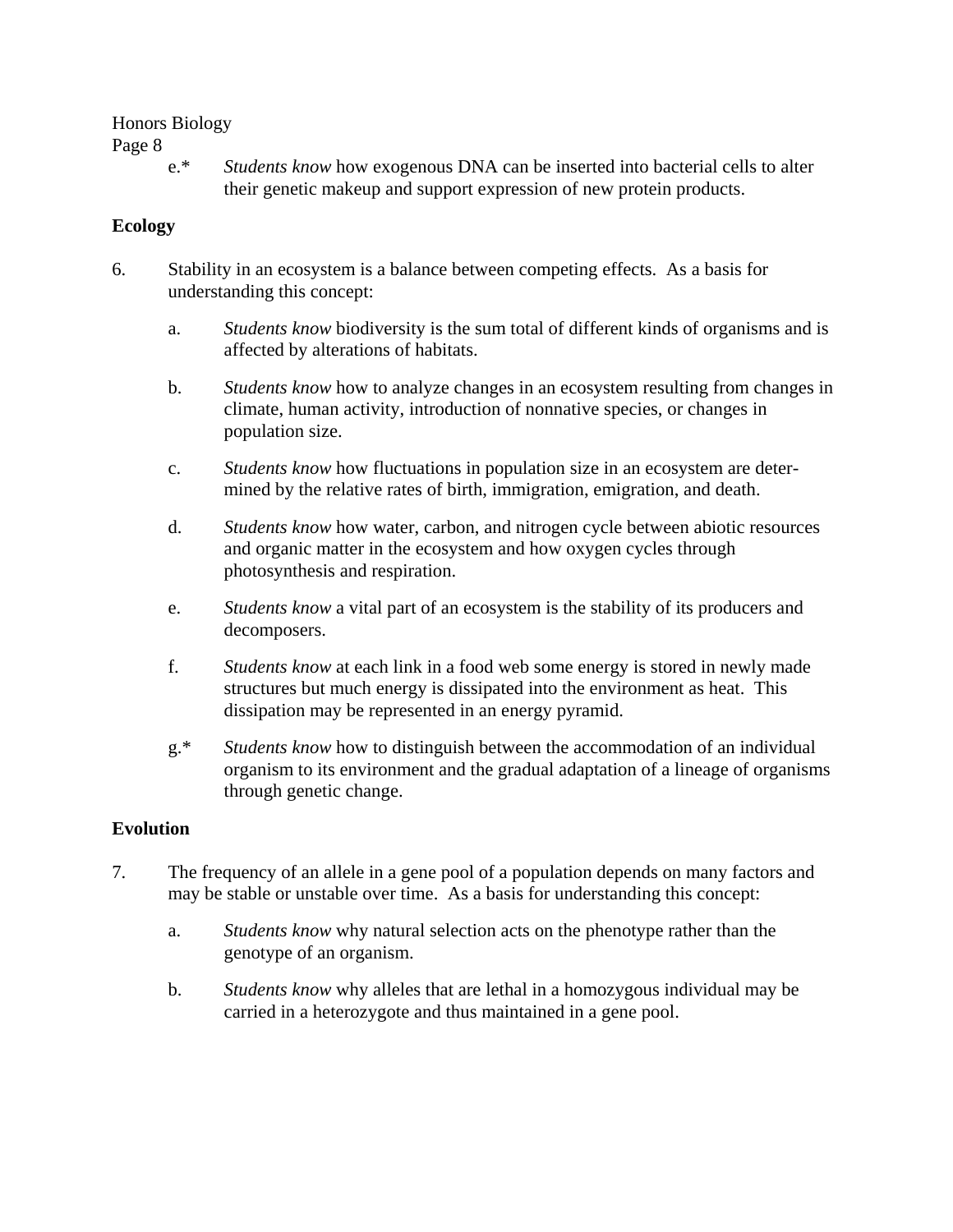Page 9

- c. *Students know* new mutations are constantly being generated in a gene pool.
- d. *Students know* variation within a species increases the likelihood that at least some members of a species will survive under changed environmental conditions.
- e.\* *Students know* the conditions for Hardy-Weinberg equilibrium in a population and why these conditions are not likely to appear in nature.
- f.\* *Students know* how to solve the Hardy-Weinberg equation to predict the frequency of genotypes in a population, given the frequency of phenotypes.
- 8. Evolution is the result of genetic changes that occur in constantly changing environments. As a basis for understanding this concept:
	- a. *Students know* how natural selection determines the differential survival of groups of organisms.
	- b. *Students know* a great diversity of species increases the chance that at least some organisms survive major changes in the environment.
	- c. *Students know* the effects of genetic drift on the diversity of organisms in a population.
	- d. *Students know* reproductive or geographic isolation affects speciation.
	- e. *Students know* how to analyze fossil evidence with regard to biological diversity, episodic speciation, and mass extinction.
	- f.\* *Students know* how to use comparative embryology, DNA or protein sequence comparisons, and other independent sources of data to create a branching diagram (cladogram) that shows probable evolutionary relationships.
	- g.\* *Students know* how several independent molecular clocks, calibrated against each other and combined with evidence from the fossil record, can help to estimate how long ago various groups of organisms diverged evolutionarily from one another.

#### **Physiology**

9. As a result of the coordinated structures and functions of organ systems, the internal environment of the human body remains relatively stable (homeostatic) despite changes in the outside environment. As a basis for understanding this concept: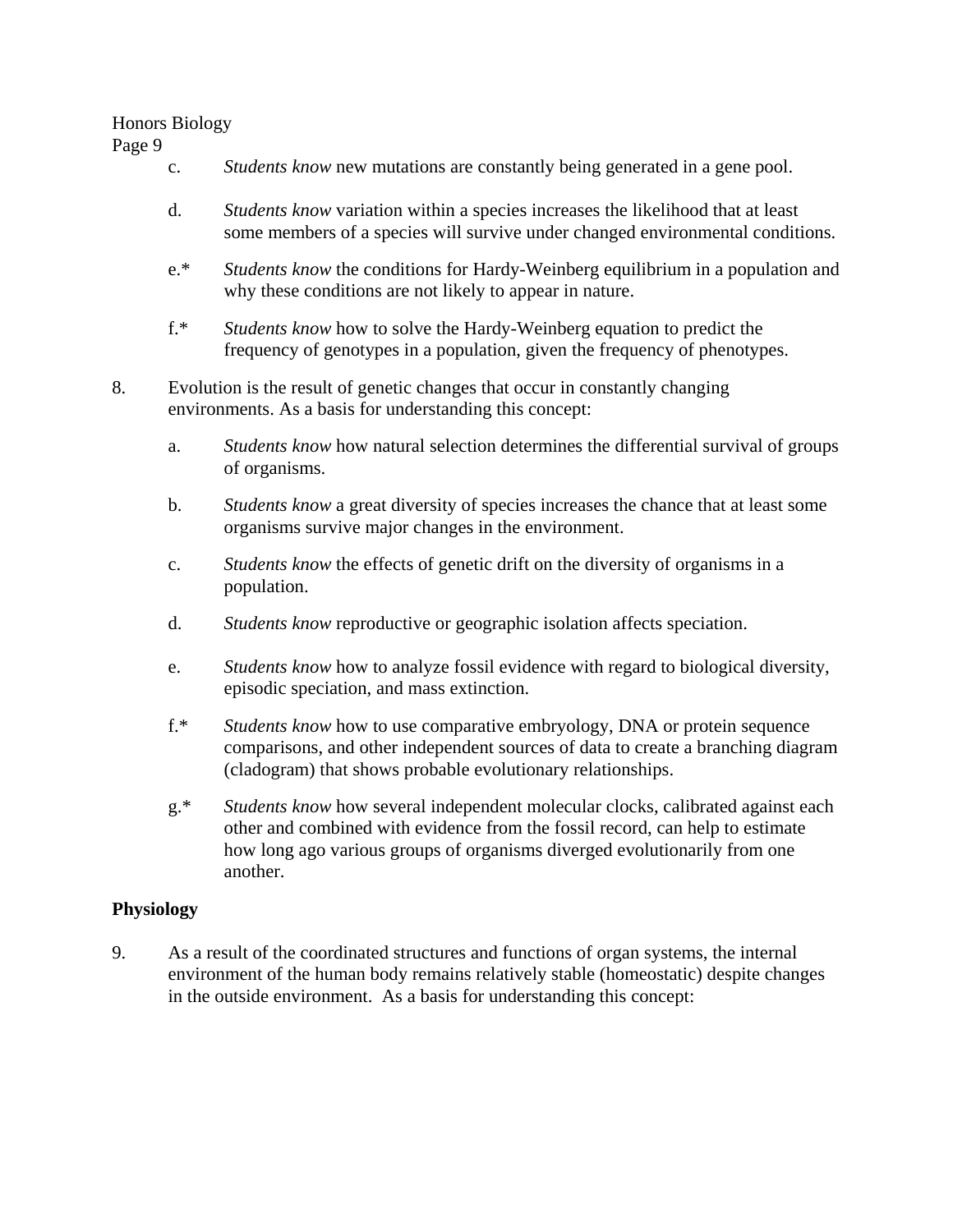- a. *Students know* how the complementary activity of major body systems provides cells with oxygen and nutrients and removes toxic waste products such as carbon dioxide.
- b. *Students know* how the nervous system mediates communication between different parts of the body and the body's interactions with the environment.
- c. *Students know* how feedback loops in the nervous and endocrine systems regulate conditions in the body.
- d. *Students know* the functions of the nervous system and the role of neurons in transmitting electrochemical impulses.
- e. *Students know* the roles of sensory neurons, interneurons, and motor neurons in sensation, thought, and response.
- f.\* *Students know* the individual functions and sites of secretion of digestive enzymes (amylases, proteases, nucleases, lipases), stomach acid, and bile salts.
- g.\* *Students know* the homeostatic role of the kidneys in the removal of nitrogenous wastes and the role of the liver in blood detoxification and glucose balance.
- h.\* *Students know* the cellular and molecular basis of muscle contraction, including the roles of actin, myosin,  $Ca^{+2}$ , and ATP.
- i.\* *Students know* how hormones (including digestive, reproductive, osmoregulatory) provide internal feedback mechanisms for homeostasis at the cellular level and in whole organisms.
- 10. Organisms have a variety of mechanisms to combat disease. As a basis for understanding the human immune response:
	- a. *Students know* the role of the skin in providing nonspecific defenses against infection.
	- b. *Students know* the role of antibodies in the body's response to infection.
	- c. *Students know* how vaccination protects an individual from infectious diseases.
	- d. *Students know* there are important differences between bacteria and viruses with respect to their requirements for growth and replication, the body's primary defenses against bacterial and viral infections, and effective treatments of these infections.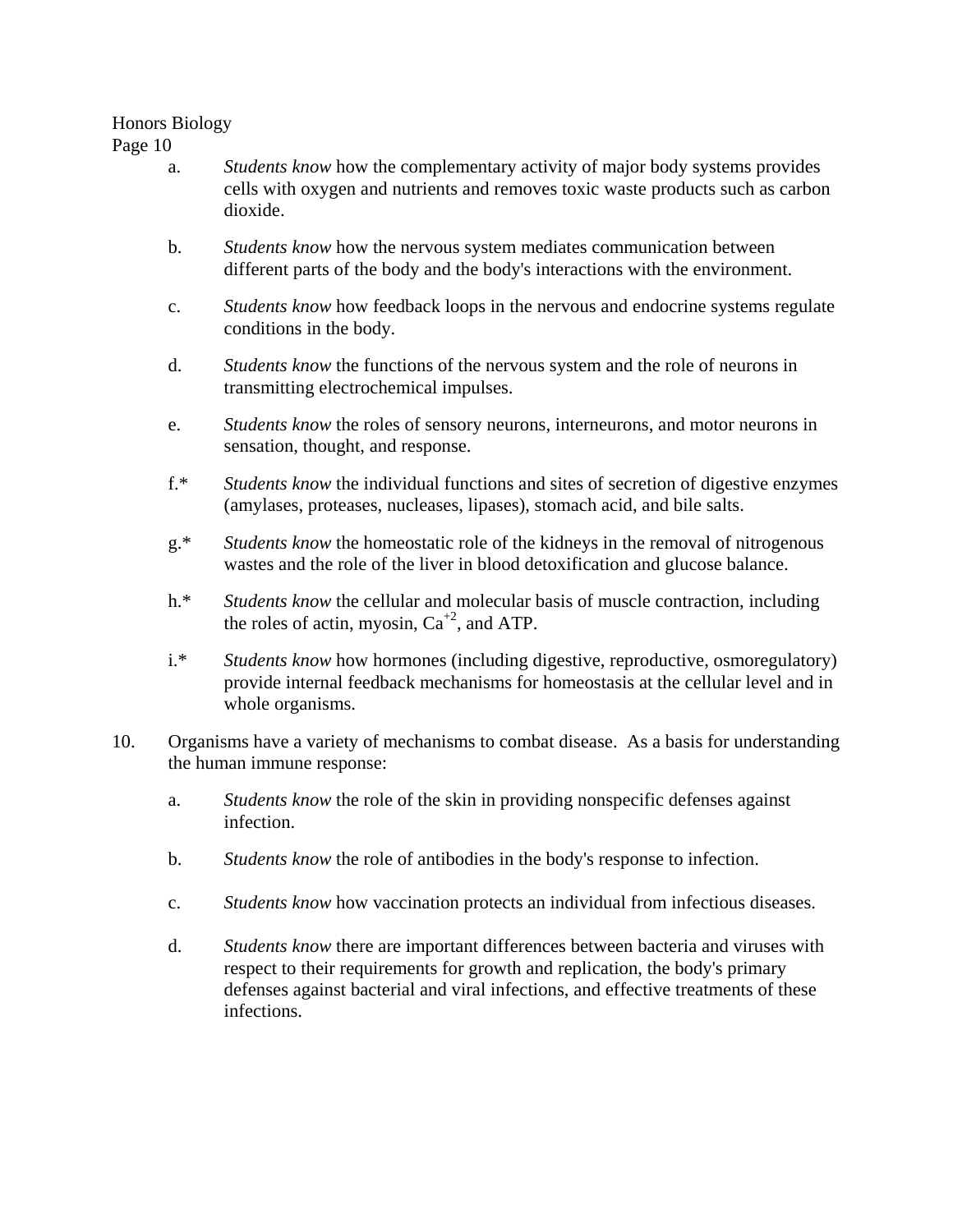Page 11

- e. *Students know* why an individual with a compromised immune system (for example, a person with AIDS) may be unable to fight off and survive infections by microorganisms that are usually benign.
- f.\* *Students know* the roles of phagocytes, B-lymphocytes, and T-lymphocytes in the immune system.

# **INVESTIGATION AND EXPERIMENTATION**

- 1. Scientific progress is made by asking meaningful questions and conducting careful investigations. As a basis for understanding this concept and addressing the content in the other four strands, students should develop their own questions and perform investigations. Students will:
	- a. Select and use appropriate tools and technology (such as computer-linked probes, spreadsheets, and graphing calculators) to perform tests, collect data, analyze relationships, and display data.
	- b. Identify and communicate sources of unavoidable experimental error.
	- c. Identify possible reasons for inconsistent results, such as sources of error or uncontrolled conditions.
	- d. Formulate explanations by using logic and evidence.
	- e. Solve scientific problems by using quadratic equations and simple trigonometric, exponential, and logarithmic functions.
	- f. Distinguish between hypothesis and theory as scientific terms.
	- g. Recognize the usefulness and limitations of models and theories as scientific representations of reality.
	- h. Read and interpret topographic and geologic maps.
	- i. Analyze the locations, sequences, or time intervals that are characteristic of natural phenomena (e.g., relative ages of rocks, locations of planets over time, and succession of species in an ecosystem).
	- j. Recognize the issues of statistical variability and the need for controlled tests.
	- k. Recognize the cumulative nature of scientific evidence.